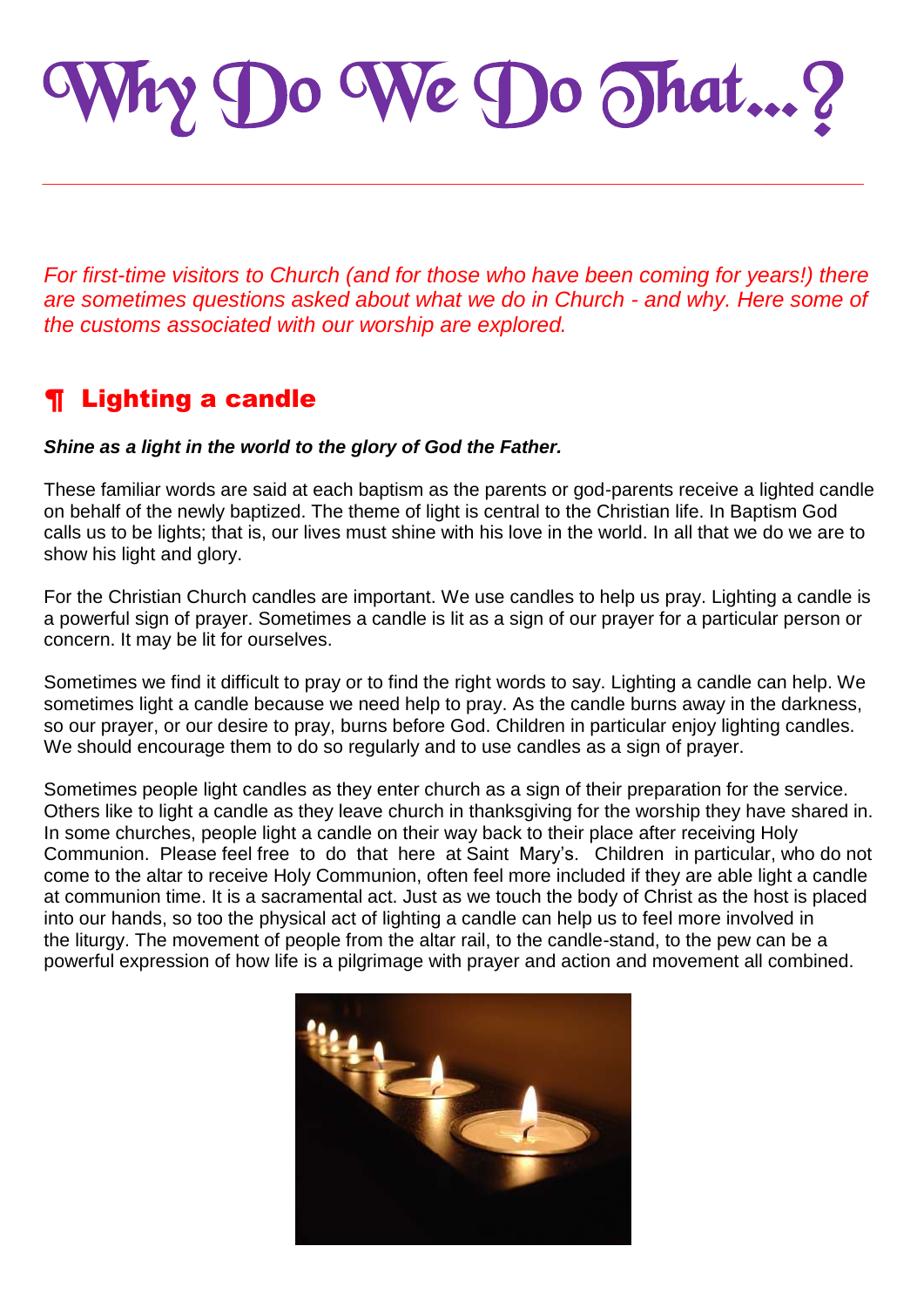In recent years many cathedrals, such as our own, have realised that it is helpful for visitors and regular worshippers alike to light candles. The opportunity of lighting a candle in a hospital chapel can be enormously helpful to people, especially at times of great anxiety and stress.

The Eucharist – or any service - celebrated by candlelight can be a very moving experience. The votive candle-stand at St. Mary"s is an important aid to our worship and many of us are grateful that it is there. I hope that it will continue to be a genuine aid to prayer and devotion for years to come as we seek to draw closer to God.

These words are to be found in Salisbury Cathedral and reproduced near the votive candle stand at S. Marv's:

> *Lighting a candle is a prayer:* when we have gone, it stays alight, Kindling in the hearts and minds Of others the prayers we have Already offered for them And for others, for the sad, And the sick, And the suffering, And prayers of thankfulness too.

*Lighting a candle is a parable:* Burning itself out, It gives light to others. Christ gave himself for others. He calls us to give ourselves.

*Lighting a candle is a symbol:* Of love and hope, Of light and warmth. Our world needs them all.

*Lord Jesus Christ, For the salvation of the world you went up to the cross To give light to the world which was in darkness; Shed that light on us, we pray, that we may come to your eternal light, And, through the merits of your passion, Enjoy life with you in heaven, For you are alive and reigning now and for ever. Amen.*

## ¶ Processions

Christian tradition has always regarded pilgrimage as a way of life, the earthly existence seen as a continuing journey towards a heavenly goal. People sometimes speak of the journey from the cradle to the grave.

From the earliest centuries Christians have made devout journeys to shrines, holy places and other special sites. Journeys to the Holy Land, for example, were ways of not just reading the Scriptures but seeing the events of the Bible unfolding before them. The Church is often called a pilgrim body.

Processions often form an integral part of pilgrimages, as those who have been to such places as Walsingham or Lourdes will know. In both Old Testaments there are accounts of people journeying towards God. Their stories find echoes in our own lives and in the life of our church and world today.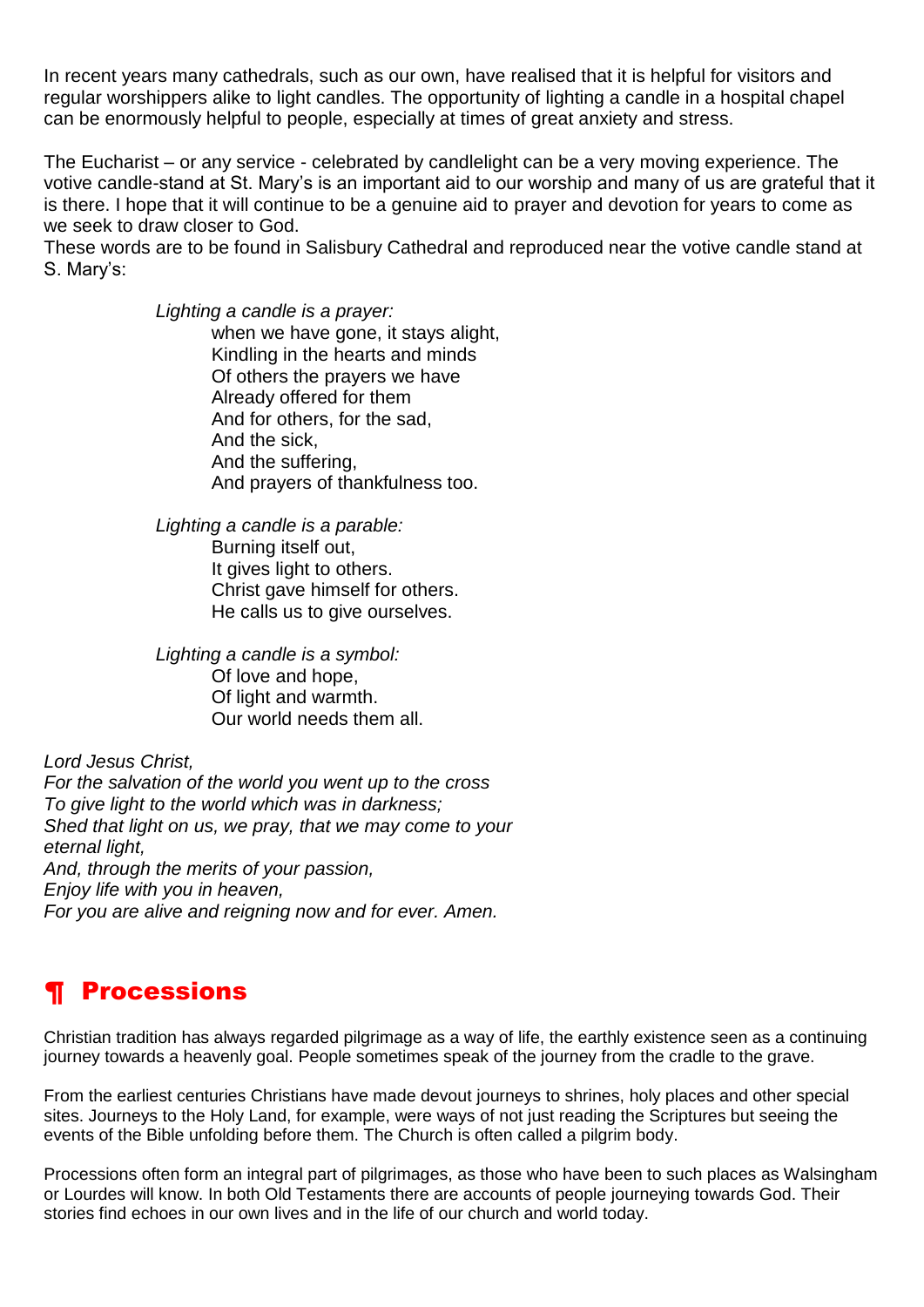Processions form an essential part of what we do in the liturgy. At the beginning of the Eucharistic celebration the servers, choir and sacred ministers may pass through the main body of the people towards the Altar. For the proclamation of the Holy Gospel the Book of the Gospels is held high and carried in procession. It is sometimes given due honour and reverence with acolytes bearing tapers because in the Gospels we hear the very words of Our Lord.

At the offertory the gifts (bread, wine and water, money representing our talents and skills) are brought up by members of the congregation in a procession. These processions serve as a visual reminder: a reminder that each baptised person is on a journey. We are all fellow pilgrims travelling together towards the fullness of life which God offers.

Some processions include a specific ceremony (walking into Church on Palm Sunday bearing palm crosses, carrying the Blessed Sacrament to the Altar of Repose after the Maundy Thursday liturgy or processing with lighted candles at Candlemass). Other processions are simply a natural part of the ceremony to add dignity to a special occasion (Patronal Festivals, Christmas or Easter).



## ¶ Stations of the Cross

The name denotes both fourteen selected representations of incidents in the last journey of Christ and the devotion which consists in pausing at them in sequence for prayer and meditation. The devotion probably arose out of the practice recorded from early times of pilgrims to Jerusalem following the `way of the cross` from Pilate's house to Calvary, and wishing to re-enact it when they returned home.

The first record of this pilgrim practice, walking the Way of the Cross in Jerusalem after the death and resurrection of Christ, comes from the Spanish pilgrim Egeria. In 381 and 384 AD she made a Good Friday pilgrimage from the Mount of Olives to the Church of the Holy Sepulchre. This church, built over the site of Christ"s crucifixion and burial, was already the Christian focal point in Jerusalem during Holy Week that it is today. On Good Friday, during Egeria`s two visits, everyone spent three hours in the church hearing the Psalms and readings from the Epistles, the Acts, the Gospels, and other prophetic words connected with the Passion. Such outdoor processions as Egeria`s did not thrive in subsequent non-Christian rule in Jerusalem. Still, six liturgical stations on a processional route from the Mount of Olives to the Church of the Holy Sepulchre were described in tenth-century Holy Week records. The processional cross would then be carried within the church, from the Calvary site on the mezzanine floor to a small cave in the ancient stone quarry pit below, a cave known as the `holy prison`.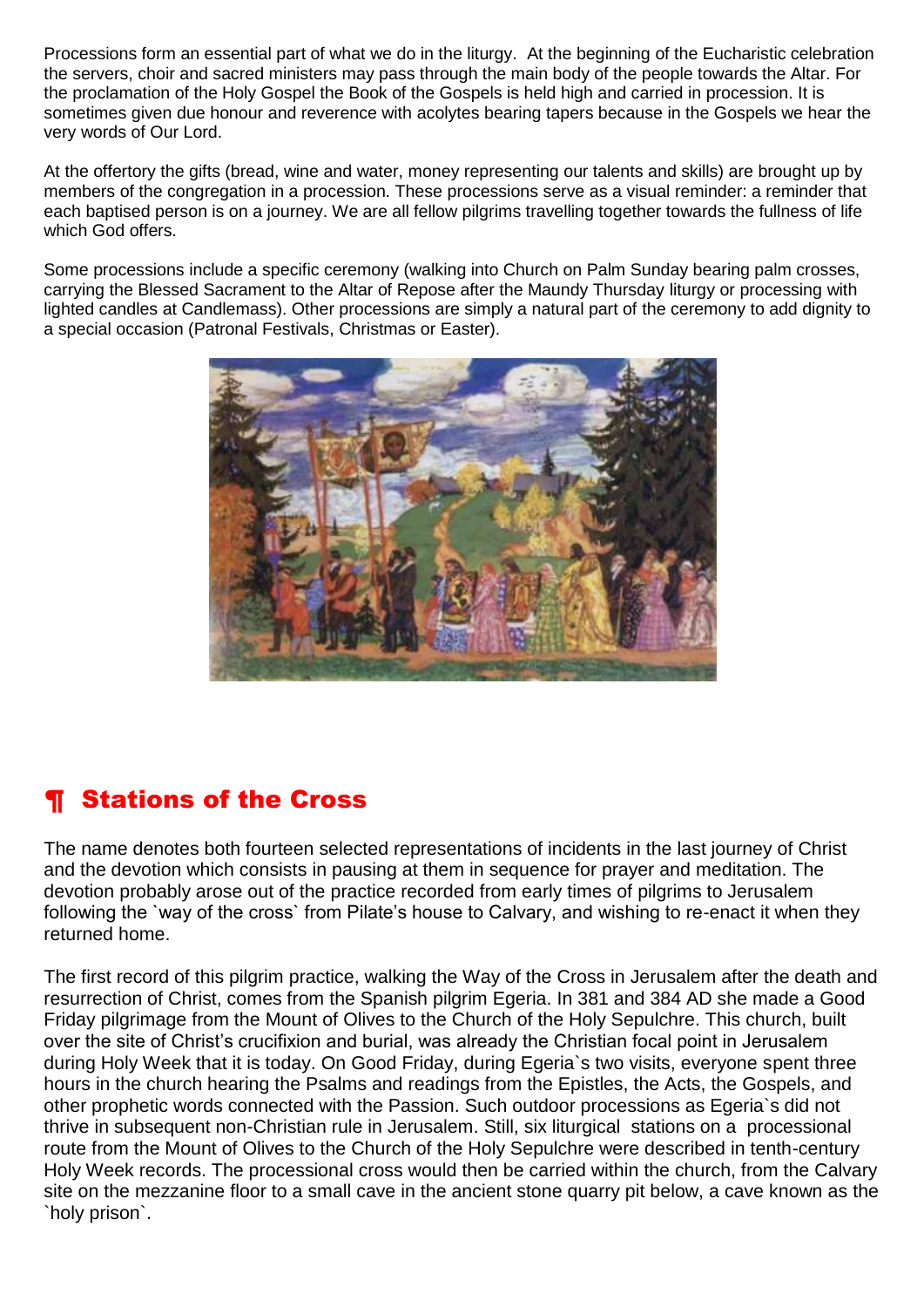When the European Crusaders reached Jerusalem, in the eleventh century, they found the Passion honoured only as a Good Friday ceremony in a partially rebuilt Church of the Holy Sepulchre whose original had been destroyed in 1009. What had once been outdoor Stations of the Cross were now interior chapels honouring Christ's scourging, his crowning with thorns, and the dividing of his garments. The Crusaders enthusiastically rebuilt the Church of the Holy Sepulchre and added others between it and the Mount of Olives, including one in Gethsemane, where the Church of All Nations now stands. The Crusaders focused on the Church of the Holy Sepulchre, however, because they preferred the story of Christ"s death and resurrection to his Passion. No public procession was ever scheduled for Good Friday during the Crusader period.

Devotion to the holy places and to Christ"s passion received an extra fillip with the return of the Crusaders, who often erected tableaux of places they had visited in the Holy Land. And when the Franciscans were given custody of the holy places in 1342 they saw it as part of their mission to promote the devotion and to encourage the erection of series of such tableaux. From their own churches the practice spread widely into parish churches too.



*The tenth Station at St Faith's.* 

#### *[Click here](stations.html) to see them all*

The subjects of these `Stations` varied widely, as did the number (anything from five to over thirty). The number fourteen seems to have appeared first in the sixteenth century in the Low Countries, and when the devotion was regulated by Clement XII in 1731 it stabilised at this number, comprising nine gospel scenes and five from popular tradition. By the nineteenth century virtually all Roman Catholic churches tended to have a set of fourteen ranged around the internal walls (or occasionally out of doors in the church grounds).

When the Church of England produced its liturgy resource book entitled "Times and Seasons" in 2006 it included the Stations of the Cross which is now widely used in many Church of England parishes.

*Lord Jesus, our Saviour, be our guide as we follow in the steps of your Passion; be our strength in our sorrow for having offended you; be our joy in whatever sufferings await us in this life, that we may come to share eternal joy with you. For you are Lord, for ever and ever. Amen.*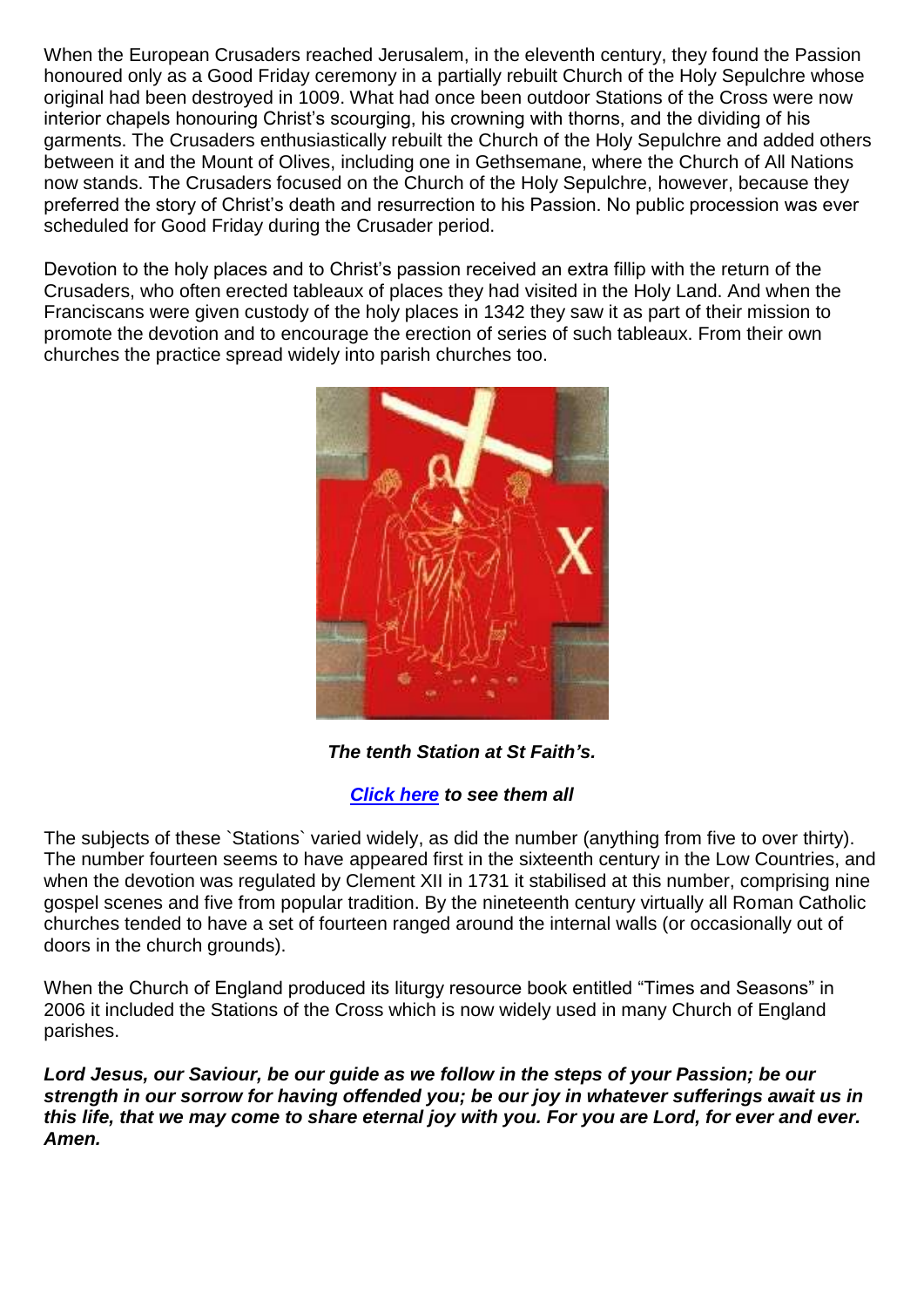# ¶ Liturgical seasons

One of the many innovations which has come from the Church of England"s new liturgical Material, known as Common Worship 2000, is a re-thinking of the liturgical seasons during the Christian Year.

The liturgical year begins on Advent Sunday and ends on the Sunday before Advent with the Feast of Christ the King.

The four weeks of Advent prepare us with joyful anticipation for the season of Christmas. The season of Epiphany continues until Candlemass (40 days after Christmas). Lent is the 40 days leading up to Easter, and Eastertide lasts for 50 days, culminating with the Feast of Pentecost.

After Pentecost we journey into "Ordinary Time". This phrase is new to the liturgical life of the Church of England and is one which has developed from the Roman Catholic Church and from other parts of the Anglican Communion.

Prior to Vatican II in the 1960's the Roman Catholic Church didn't have 'ordinary time' they had Sundays after Pentecost – that system had been established in the Roman Catholic Church by probably about the end of the 8<sup>th</sup> century. This practice was largely the result of the work of Alcuin of York who in 769 became Abbot of Tours where he died in the year 804. Alcuin revised the lectionary, compiled a sacramentary and was involved in significant liturgical revision work.



In another part of the world, Sundays after Trinity had been the custom of the Roman Catholic Church on the Continent and a system which Cranmer followed in the BCP. However in 1980 the ASB returned to Sundays after Pentecost. Unlike Eastertide, for example, the Trinity Season didn"t focus on the Trinity each week; the Pentecost Season didn"t focus on the Theme of the Holy Spirit each week. They were simply convenient ways of marking the Sundays, the "green" Sundays if you like, but they weren"t specifically celebrating a season as we would with Lent or Advent or Eastertide where the theme is maintained each week. In the C of E"s volume entitled "The Christian Year" the Note (p.15) on "Ordinary Time is as follows: "Ordinary Time is the period… (when) there is no seasonal emphasis."

# ¶ Liturgical colours

In the early church there was no particular significance in liturgical colours; the robes worn reflected what was customary among the Roman middle and upper classes. Not until the 12<sup>th</sup> century is there evidence of significant colours for various feasts. In one of the first known sequences of liturgical colours, somewhat surprisingly, black was suggested for Christmas and festivals of the BVM (often the most ornate vestment was worn for the major feasts, whatever the colour). Blue for Epiphany and Ascension.